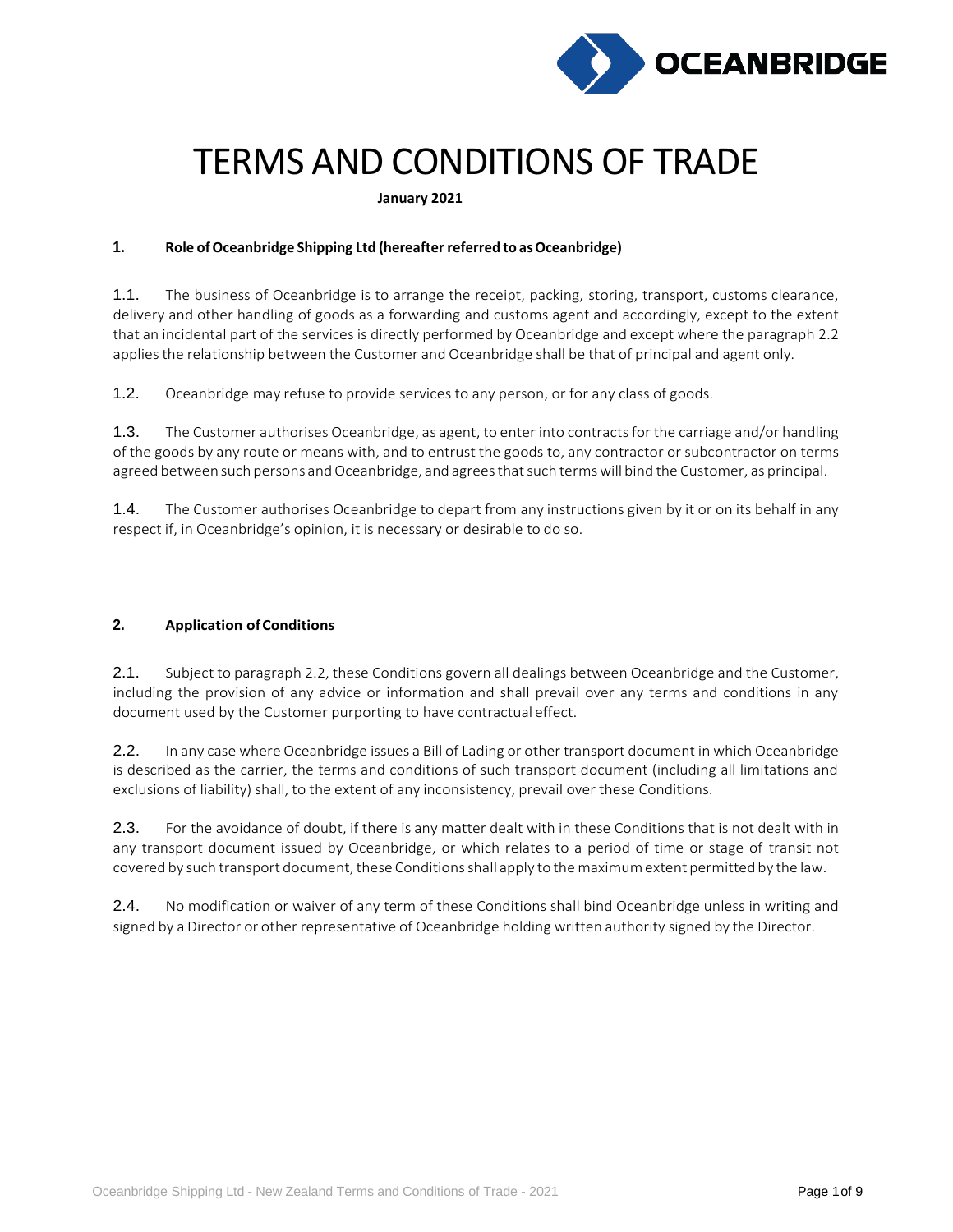

#### **3. Parties Benefitting from or Bound by Conditions**

3.1. These Conditions shall also benefit, and be enforceable by, every contractor, subcontractor, servant and agent of Oceanbridge.

3.2. The Customer warrants that it is authorised to accept and does accept these Conditions on behalf of all the other persons who have, or may acquire, any interest in the goods.

#### **4. Application oflegislation**

- 4.1. Where any legislation applies to the services provided by Oceanbridge then:
	- (a) These Conditions shall be read subject to any provision which is mandatory;

(b) Oceanbridge shall be entitled to any rights, immunities from or limitations of liability under such legislation.

4.2. Without limiting the generality of paragraph 4.1:

(a) Sections relating to the Liability of the actual carrier, Actions against carriers, and Rights of carrier under The Contract and Commercial Law Act 2017 (CCLA) shall apply to the services provided by Oceanbridge only to the extent that they extend or enlarge Oceanbridge's rights and powers under these Conditions;

(b) Where the Customer carries on a "business" as defined in the Consumer Guarantees Act 1993, it agrees it is acquiring the services of Oceanbridge for the purposes of that business and nothing in that Act shall apply.

## **5. Preparation and Packing of Goods**

5.1. The Customer warrants that:

(a) all goods have been properly and sufficiently packed and prepared to withstand the risks of carriage and handling having regard to their nature anddestination;

(b) all marks, weights, numbers, brands, contents, descriptions, values and other particulars furnished to Oceanbridge relating to the goods are correct; and

(c) the Customer has complied with all applicable laws and government regulations of any country to, from, through or over which the goods may be carried relating to the nature, packaging, labelling or carriage of goods.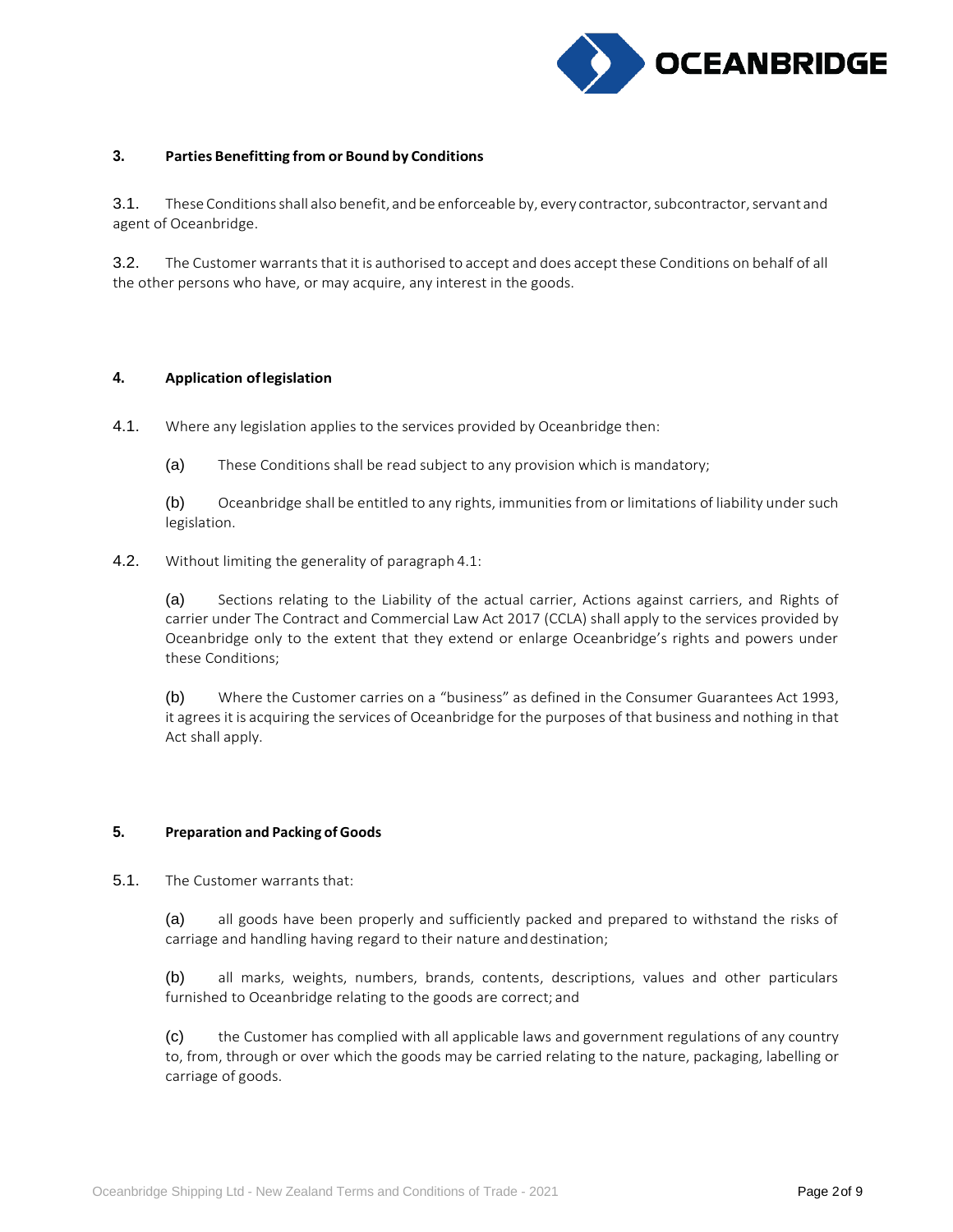

#### **6. Prohibited goods**

6.1. Without prior notification and agreement, Oceanbridge will not accept or deal with:

(a) goods which it is unlawful to carry or handle, or which can only be carried or handled with a permit;

- (b) dangerous goods or good likely to cause damage;
- (c) any perishable goods or goods which require special handling or packaging;
- (d) valuables of any kind;

6.2. Where Oceanbridge agreesto accept or deal with any goods referred to in paragraph 6.1, the Customer will provide all documents and information relating to the goods (including any relevant permits) necessary to enable Oceanbridge to:

(a) comply with the law; and

(b) arrange for the goods to be carried or handled safely and in a manner which is likely to minimise loss.

6.3. If the Customer delivers any goods referred to in paragraph 6.1 to, or causes Oceanbridge to carry or handle the goods, or arrange for the goods to be carried or handled by any contractor or subcontractor without prior notification and agreement

(a) neither Oceanbridge nor any such contractor or subcontractor shall be liable for any loss or damage whatsoever arising out of its dealings with the goods;

(b) the Customer shall be liable for all loss or damage whatsoever caused by, to or in connection with the goods however cause arising;

(c) the Customershall indemnify Oceanbridge, the contractors,subcontractors and their respective servants, and agents against all penalties, claims, damages, costs and expenses whatsoever arising as a result; and

(d) in the case of goods referred to in paragraph 6.1 a, b, and c, the goods may be destroyed or otherwise dealt with at the sole discretion of Oceanbridge, the contractor, subcontractor or any other person in whose custody they may be at the expense of the Customer without Oceanbridge, the contractor, subcontractor or such person being responsible or accountable in any way.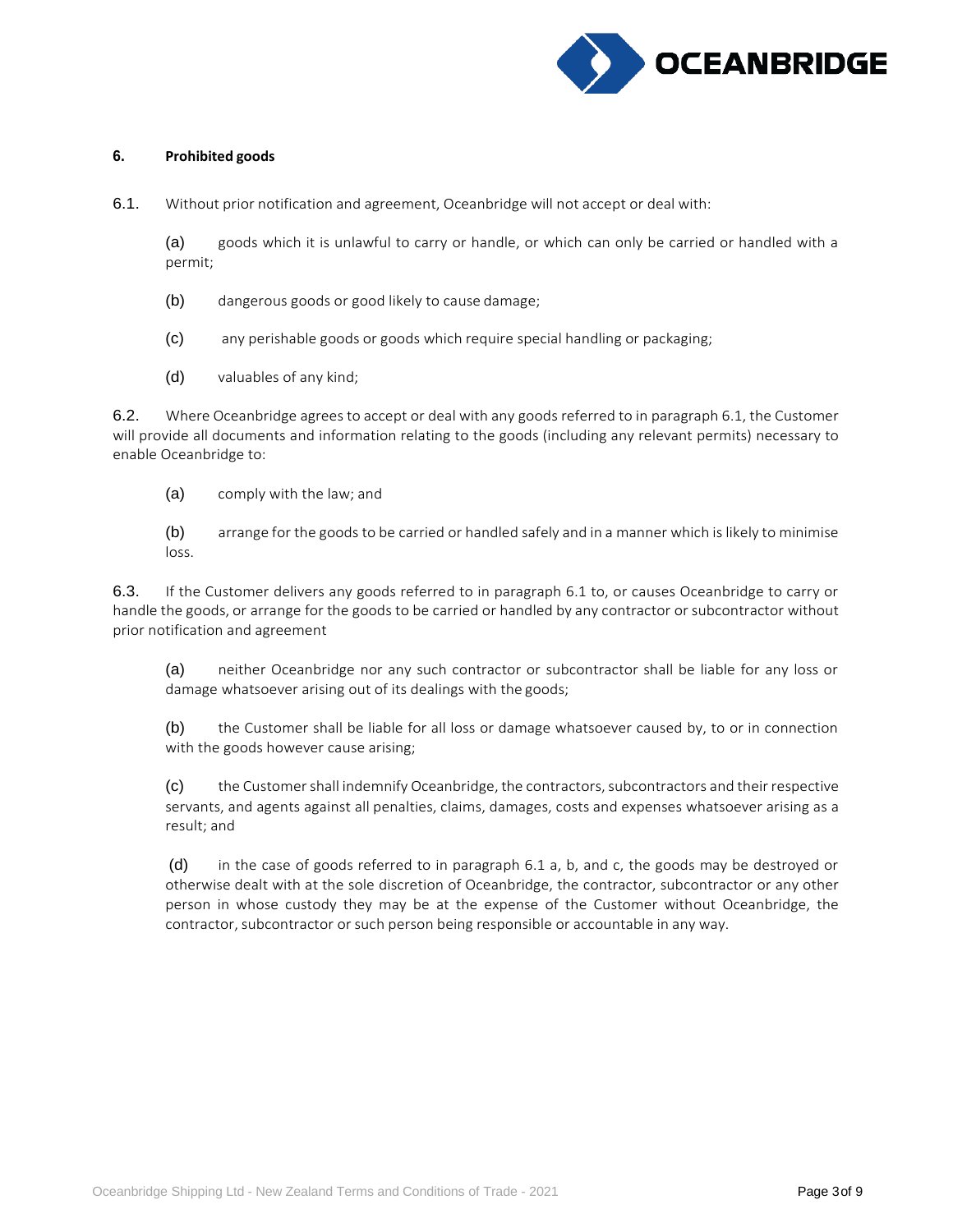

# **7. Delivery**

The goods shall be deemed to have been delivered when they are delivered to the address given to Oceanbridge by the Customer or consignee for that purpose.

#### **8. Payment of Charges and Expenses**

8.1. The Customer agrees to pay all charges made by Oceanbridge in accordance with the terms of any separate agreement relating to the services provided or, if there is no such agreement, Oceanbridge's standard charges, and any other expenses (including, without limitation, taxes or duties) reasonably incurred by Oceanbridge in connection with the goods or the services provided by Oceanbridge.

8.2. Oceanbridge shall be under no obligation to incur or pay any expenses unless the Customer has provided Oceanbridge with sufficient funds to meet the same.

8.3. Oceanbridge may fix its charges by weigh, measurements or value, and may at any time have or require the goods to be re-weighed, re-measured or re-valued and re-fix its charges accordingly.

8.4. All quotations given by Oceanbridge are based on costs for freight, insurance and other charges, rates of exchange, taxes, duties and other imposts, prevailing at the date of quotation and on the latest available quotations from contractors and subcontractors used by Oceanbridge. If such costs increase at any time as a result of variations in any of the foregoing, the charges payable by the Customer shall increase accordingly.

8.5. Oceanbridge's charges and expenses shall be deemed earned as soon as any handling of the goods has occurred. Unless otherwise agreed in writing, Oceanbridge's charges and expenses shall be paid, without any deductions or set off and if not so paid, the Customer agrees to pay interest at 1.5 per cent per month on the unpaid balance until the payment is made.

8.6. All charges as invoiced are deemed to be due in full either;

(a) in the case of importing goods to New Zealand, prior to release of the goods to the consignee; and

(b) in the case of exporting goods from New Zealand, prior to release of documents to the shipper

8.7. The Customer shall remain liable to Oceanbridge for all Oceanbridge's charges notwithstanding any direction that the whole or any part of them shall be payable by some other person.

8.8. If at any time any payment due by the Customer to Oceanbridge is in arrears, Oceanbridge reserves the right to suspend any further services to that Customer. Any incidental charges arising from this suspension, such as storage, are also for the account of the Customer.

8.9. Oceanbridge reserve the right to recover all legal costs and incidental expenses as a result of expenses occurred recovering any outstanding monies owed or disputed.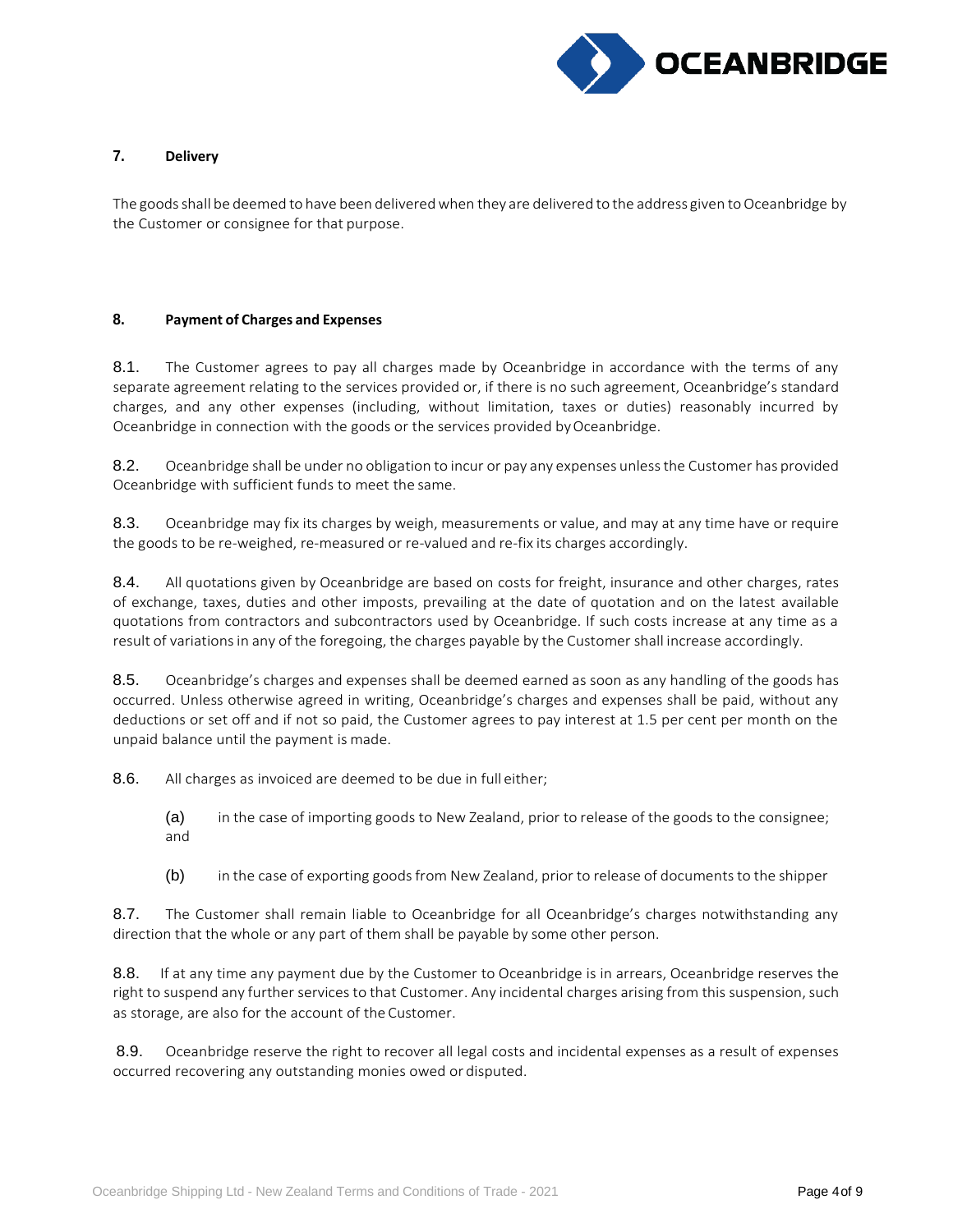

8.10 Oceanbridge can make credit checks on the Customer as required on the Personal Property Securities Register "PPSR" and can further:

(a) register Oceanbridge's General Security Agreement on the PPSR for any debt due or any future interest or advances; and

(b) register Oceanbridge's security on the PPSR over the inventory and proceeds of sale of the inventory within a container

8.11 Oceanbridge reserves the right to offset any amounts receivable from the Customer against any amounts payable to that Customer or any company affiliated with the Customer. This right exists irrespective of the date the liability has been created or debt incurred with Oceanbridge.

8.12 All charges invoiced and due to Oceanbridge in New Zealand are payable in New Zealand dollars. The company is entitled to charge a currency conversion premium when converting charges levied in foreign currencies into New Zealand dollars.

8.13 The Customer is responsible for compliance with statutory requirements administered by but not limited to: New Zealand Customs Service, Ministry for Primary Industries and Land Transport Safety Authority. Any costs incurred as levies, charges, billable items, excise, GST, fines or ancillary charges however incurred are to be paid by the consignee. These may also include (but are not limited to) storage, demurrage, detention, fumigation, destruction additional handling and administration costs. Where Oceanbridge is facilitating any of these movements and or acting on behalf of the Customer then a margin is added for the managing, funding and or administering of such services.

# **9. Container Detention and/or Demurrage, Cargo Storage, Wharf Demurrage, Vehicle Waiting time, Power and MonitoringCharges.**

9.1 The Customer acknowledges that all freight rates quoted include a limited amount of storage time in depots, ports and/or container hire in the case of full container shipments via sea transport. This applies in the case of the place of loading as well as the place ofunloading.

9.2 Outside this time allowed in the freight charges, additional charges will apply. These charges vary according to the individual tariffs applicable but can be obtained upon request from Oceanbridge

9.3 Cartage charges do not include waiting time for vehicles delayed for whatever reason by the Customer. Oceanbridge reservesthe right to recover from the Customer any costs associated with waiting time for vehicles arranged to carry the Customers cargo.

9.4 Freight charges for temperature controlled containers include a limited amount of cost to cover Power and Monitoring at the port of loading and the port of discharge. Outside of this, additional costs will apply. These can be quoted by Oceanbridge upon request.

9.5 Oceanbridge will advise Customers prior to shipment in the case of exports and prior to arrival in the case of imports of the allowable time included in the freightcharges.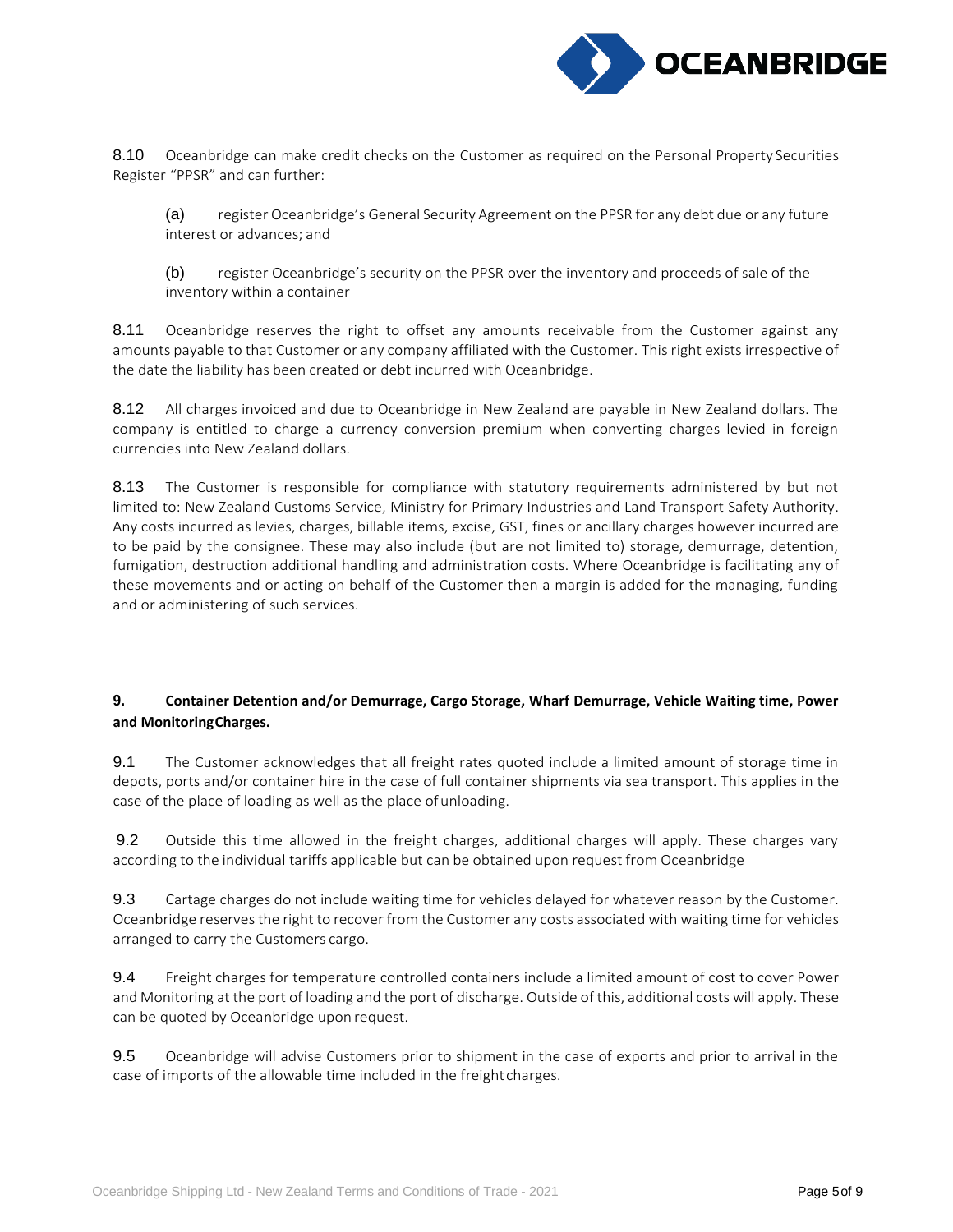

9.6 The customer agrees that all charges, costs and expenses arising under clauses 9.1, 9.2, 9.3, 9.4 and / or 9.5, howsoever incurred, shall be payable in full by the Customer on demand, without any deductions or set off and if not so paid, the Customer agrees to pay any interest that may be charged on the unpaid balance until the payment is made.

# **10. Brokerage and otherRemuneration**

The Customer acknowledges that Oceanbridge may have a pecuniary interest in any contract entered into by Oceanbridge as its agent in terms of these Conditions and agrees that Oceanbridge may receive and retain all brokerage, commission, discounts, allowances and other remuneration paid by the other party to the contract and customarily received or retained by Shipping and forwarding agents and Insurance Brokers, in addition to the charges and expenses referred to in paragraph 8, and need not disclose to the Customer the nature or amount thereof.

#### **11. Insurance**

11.1 Freight charges payable to Oceanbridge by the Customer do not include insurance cover for the cargo carried.

11.2 Insurance of the goods is the responsibility of the Customer.

11.3 In the first instance any suspicion of loss or damage should be reported to the Customers Insurer.

11.4 Oceanbridge will arrange insurance on the goods asthe agent of the Customer only if there is an express written agreement to do so between Oceanbridge and the customer. Any such insurance:

- (a) may in the discretion of Oceanbridge, be on a separate, or an open or general policy;
- (b) shall be at the expense of the Customer; and
- (c) will be subjectto the usual exceptions and conditions ofthe policies of the insurer accepting the risk.

If the insurer disputes liability for any reason, the Customer shall have recourse against the insurer only and Oceanbridge shall not be under any responsibility or liability, notwithstanding that the premium on any policy may not be the same as that charged to or paid by theCustomer.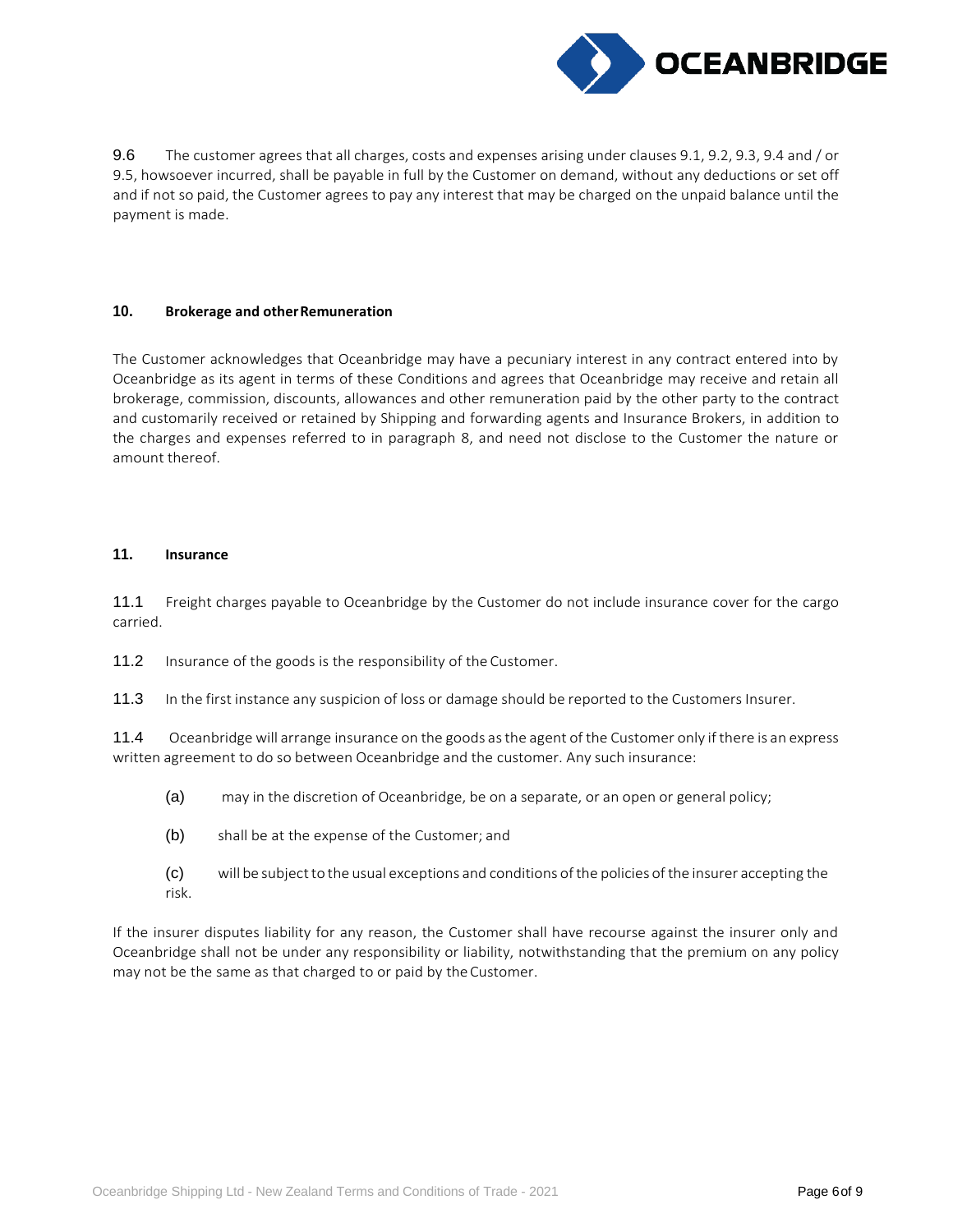

## **12. Lien**

12.1 Immediately they come into the possession of Oceanbridge or any contractor or subcontractor, all goods and documents relating to goods shall be subject to a particular and general lien security payment of all moneys due to Oceanbridge by the Customer or the consignee, consignor or owner, whether in respect of such goods or otherwise, and whether or not such moneys are overdue forpayment.

12.2 If any moneys due to Oceanbridge are not paid within fourteen (14) days after notice to the debtor that the lien is being exercised, the goods may be sold by auction or otherwise at the debtor's expense, and the net proceeds applied in reduction of the indebtedness. No such sale shall prejudice or affect Oceanbridge's rights to recover and balance owing to Oceanbridge for its services or the cost of the detention and sale.

# **13. Limitation ofLiability**

13.1 All handling which is subject to The Contract and Commercial Law Act 2017 (CCLA) shall be performed at limited carrier's risk

13.2 Subject to paragraph 13.1 and to any other mandatory provision of law to the contrary, Oceanbridge shall not be under any liability, liable, however caused or arising, and (without limiting the generality of the foregoing) whether arising or resulting from through negligence, breach of contract on the part of Oceanbridge or otherwise for:

(a) any damage to or loss, deterioration, contamination, mis-delivery, delay in delivery or nondelivery of the goods;

(b) any loss of or damage to perishable goods due to any failure or breakdown of machinery or plant, shortage of power or labour, or pilferage, theft or burglary (or any attempt at the same) whether by any servant or agent of Oceanbridge or any other person;

(c) in connection with any instruction, advice, information or service given or provided to any person whether in respect of the goods or any other matter orthing;

(d) any direct, indirect or consequential loss or damage caused by or arising from delay, loss of market or loss of or damage to the goods, or otherwise howsoever and whether or not Oceanbridge had actual or constructive notice that such loss or damage couldarise.

13.3 The Customer shall indemnify Oceanbridge against any claims (whether resulting from the negligence of Oceanbridge or otherwise) brought by any person in connection with any matter or thing done, said or omitted by Oceanbridge in connection with its dealings with the Customer or the goods.

13.4 All of the rights, immunities and limitations of liability in these Conditions shall continue to have full force and effect in all circumstances and notwithstanding any breach of contract by, or any negligence on the part of, Oceanbridge.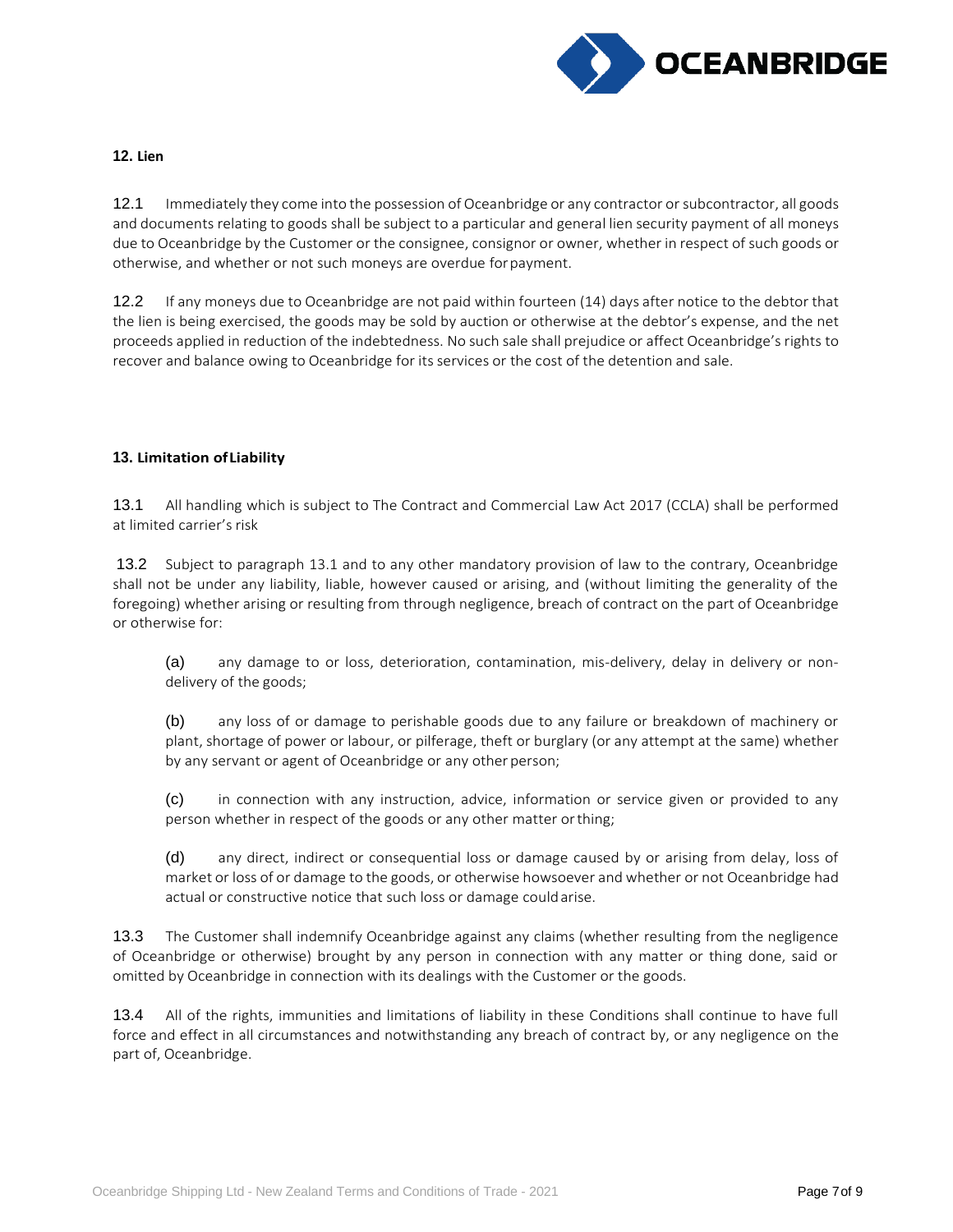

13.5 Subject to paragraph 13.1, 13.2, 13.3, 13.4, in any case Oceanbridge's liability has not been effectively excluded by these Conditions, such liability shall to the maximum extent permitted by law be limited to the lesser of:

- (a) \$100; or
- (b) The cost of resupplying the handling of the goods; or
- (c) The replacement value of the goods

13.6 Where paragraph 13.5 applies, and there are multiple claims arising out of any one incident or occurance the maximum aggregate liability of Oceanbridge for all claims arising out of any one incident or occurrence shall be limited:

(a) In any case where liability arises as a result of mis-delivery, delay in delivery or non-delivery of any good, to \$10,000; and

 $(b)$  In any other case to \$100,000.

13.7 Where, as a result of the application of paragraph 12.6 not all claims can be paid in full, all claims properly payable shall abate pro rata.

#### **14. Actions againstOceanbridge**

14.1 Oceanbridge shall be under no liability whatsoever unless:

(a) written notice of any claim, giving full particulars of any alleged loss or damage, is received by Oceanbridge within fourteen (14) days after delivery of the goods or the date when they should have been delivered;

(b) any action shall have been commenced by the Customer in a Court of competent jurisdiction within six (6) months from the date of dispatch of the goods.

## **15. Governing Law**

These Conditions, and any act or contract to which they apply, shall be governed by and interpreted in accordance with New Zealand law. All actions against Oceanbridge shall be brought in a Court of New Zealand.